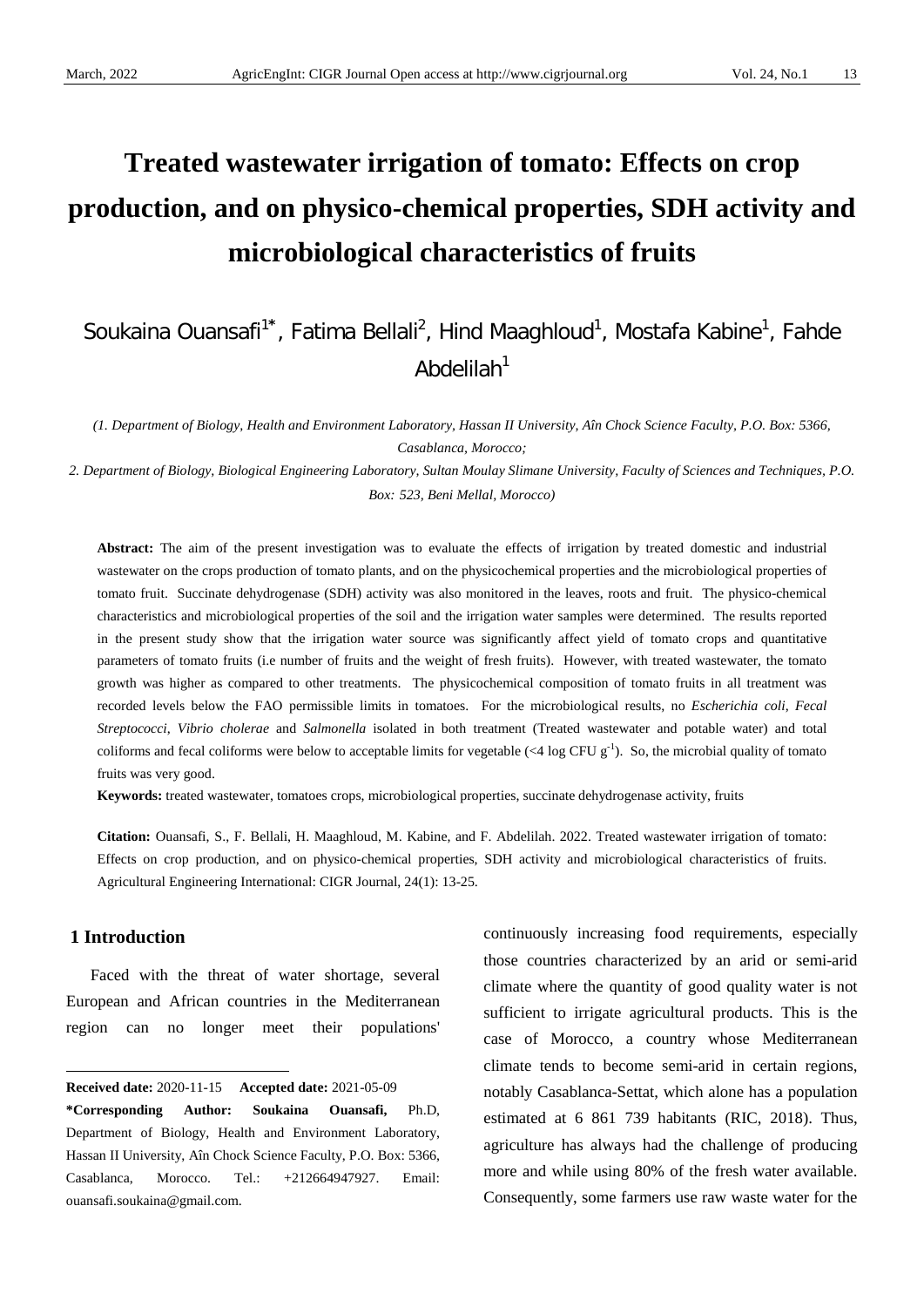irrigation of their fields even though this practice is not regulated (Mateo-Sagasta et al., 2013). Hence the need to adopt strategies and procedures that protect the environment and that could perfectly meet the crop nutrient requirements. Among these procedures, we find the orientation towards unconventional water resources such as the use of treated wastewater rich in fertilizers which would considerably reduce the quantity of fertilizers used (Vergine et al., 2017).

Work in this direction has been carried out on an international scale, in order to evaluate the different impacts of the use of treated wastewater on the morphological aspects of microbiological contamination of tomatoes. In fact, this water reuse has consequences; there is a danger that groundwater and agricultural soils with their soil fauna could be contaminated by the presence of significant levels of pathogenic microorganisms. There is even a risk that the metabolic activities of plants and their physiological functions may be disrupted (Gatta et al., 2018). Additionally, the use of treated wastewater contaminated by certain parasites can cause several more or less serious public health risks (WHO, 2006).

The aim of the present investigation was to determine the effect of irrigation by treated wastewater (TWW), as compared to potable water (PW) and untreated wastewater (UWW), on tomatoes crops under

surface drip irrigation systems. In particular, the objectives of the study were to evaluate the effect of the water's samples (PW, TWW and UWW) on: (i) tomato crop production; (ii) the physicochemical fruits properties; (iii) succinate dehydrogenase (SDH) (EC 1.3.5.1) activity; (iv) the microbiological characteristics of tomato fruit. In this study, the tomato belonging to the *Solanaceae* family has been chosen precisely because it is known to have substantial water demands and a high sensitivity to water stress (Zheng et al., 2013).

# **2 Materials and methods**

# **2.1 Plant material and culture conditions**

The field trial was carried out with the tomato (*Solanum lycopersicum*) and the variety chosen is Tomaland during the growing season of 2017 (April to August). The tomato seeds were placed in alveolate trays containing pot at and irrigated daily with drinking water. As soon as seedlings at the 6-leaf stage were obtained, they were transplanted in each plot and irrigated this time with the irrigation treatments (PW, UWW and TWW). A schematic representation of the agriculture system of tomatoes crop is shown in Figure 1.



Figure 1 Schematic representation of the agriculture system of tomatoes crop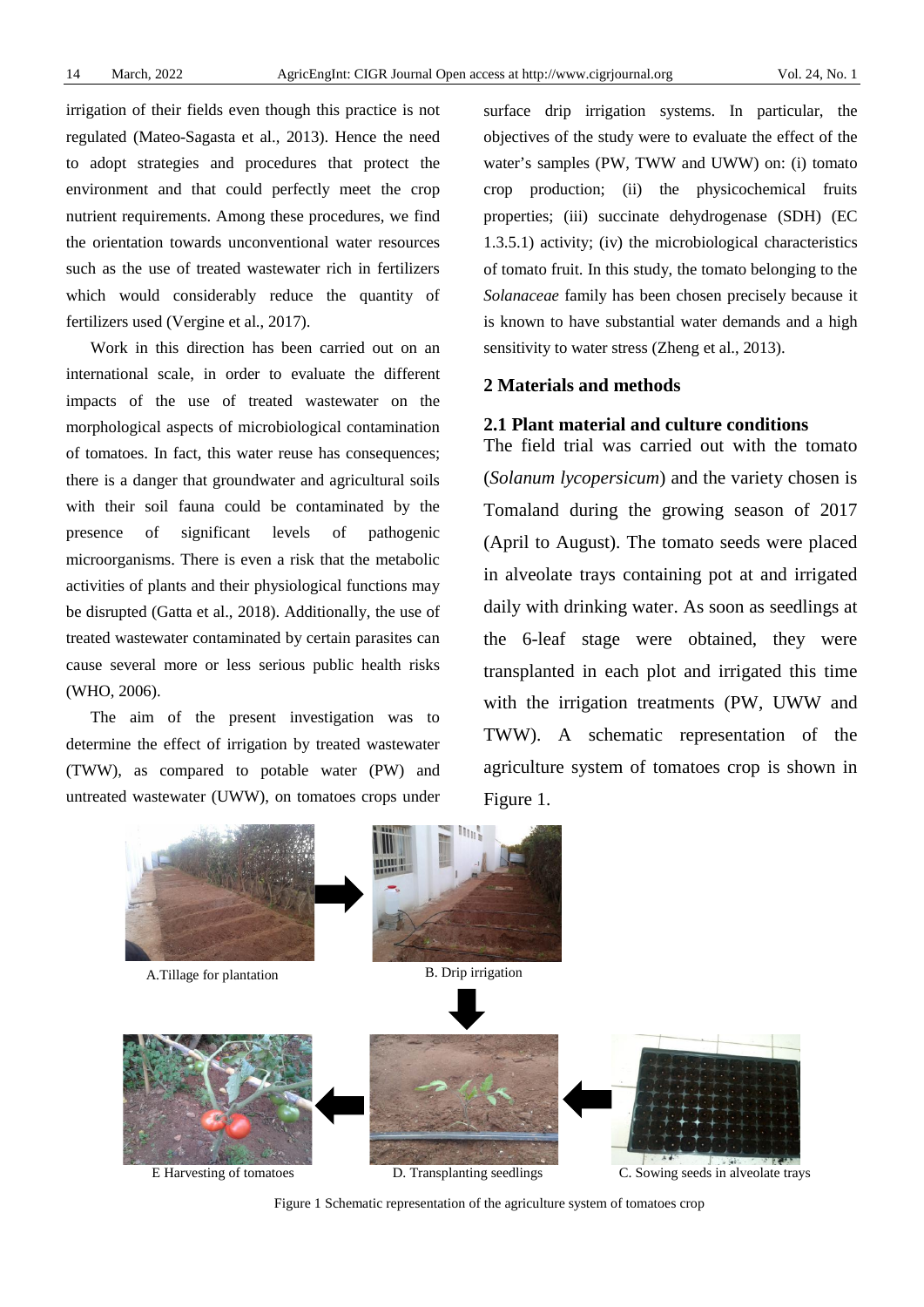# **2.2 Treatments and experimental design**

A field trail was carried out at the Ain Chock Faculty of Science of the Hassan 2 University, in Casablanca. In this study, the soil at the experimental site was chosen, because it showed in previous study that it was suitable physicochemical potential and favorable to agricultural activities (Ouansafi et al., 2019).

Three experimental irrigation treatments were applied to the tomato plants: irrigation with potable water (PW), irrigation with UWW and irrigation with TWW. The PW was from a water source that is commonly applied for crop irrigation in the experimental area. The TWW used in this study was taken from the WWTP in the province of Mediouna. This station receives waste water of various types: domestic, industrial and rainwater. The TWW is discharged into the Oued Hassar stream, used by the population of Mediouna Province for agricultural purposes (Ouansafi et al., 2019).

The experimental field was arranged according to a randomized plot design with three treatments (PW, UWW and TWW), each one replicated three times for a total of 9 plots (3 irrigation treatments  $\times$  3 replicates). Each plot was 10 m<sup>2</sup> (2.5 m wide  $\times$  4 m long).

The main plot treatments consist of irrigation systems drip. Each tomato plot comprised three rows of plants and accordingly three irrigation lines with 0.80 m spacing between lines and 0.4 m spacing between drip emitters within drip lines. The space separated two closely spaced plots is 1.5 m to avoid any contact between them. The irrigation amount was controlled, with the head flow was  $4 L h^{-1}$ .

# **2.3 Water, soil and plant physicochemical analysis**

When the seedlings transplanted into the plots were irrigated, three samples of each type of water used were taken in order to perform the necessary physicochemical and microbiological analyzes. All the water samples (PW, UWW and TWW) were analyzed according to standard methods (APHA, 2005) for the physicochemical parameters. The analysis included the physicochemical parameters of pH, electrical conductivity (ECw;  $\mu$ s cm<sup>-1</sup>), total sus- solids (TSS; mg  $L^{-1}$ ), biological oxygen demand over 5 days (BOD5; mg  $L^{-1}$ ), chemical oxygen demand (COD; mg  $L^{-1}$ ), nitratenitrogen (NO<sub>3</sub>-N; mg  $L^{-1}$ ), nitrite-nitrogen (NO<sub>2</sub>-N; mg  $L^{-1}$ ), total phosphorus (Total P; mg  $L^{-1}$ ), orthophosphorus (PO<sub>4</sub>-P; mg  $L^{-1}$ ), nitrogen Kjeldahl total (NTK; mg  $L^{-1}$ ), sulphate  $(SO<sup>4</sup>$ ; mg  $L<sup>-1</sup>$ ) and Fluorides (F-, mg  $L<sup>-1</sup>$ ).

Soil sampling was carried out two days before transplanting. In the plot, eight samples were taken at a depth of 30 cm and then dried, crushed with mortar, then sieved to 2 mm and finally subjected to chemical and biological analyzes. Soil sample from experimental plot was analyzed for the physicochemical parameters. The soil electrical conductivity (mmhos  $cm^{-1}$ ), pH (H<sub>2</sub>O) and pH (KCl) were measured on aqueous soil extracts (ASE) using an electrical conductivity meter and pH meter. The organic Matter (OM, %) was determined by dichromate oxidation method (Walkley and Black, 1934). The ammonium-Nitrogen (NH<sub>4</sub>-N, mg  $kg^{-1}$ ) and nitrate nitrogen (NO<sub>3</sub>-N, mg  $kg^{-1}$ ) were determined according to Bremner and Keeney (1996). The chloride ion (Cl +, mg  $kg^{-1}$ ) and sodium ion (Na<sup>+</sup>, mg kg<sup>-1</sup>) in ASE were determined by titration (Richards, 1954). The phosphorus pentoxide ( $P_2O_5$ , mg kg<sup>-1</sup>) was estimated by Olsen's method (Olsen and Sommers, 1982). The potassium oxide  $(K_2O, mg.kg^{-1})$ , magnesium oxide  $(MgO, mg kg^{-1})$  and calcium oxide (CaO, mg kg<sup>-1</sup>) were analyzed by fluorescence through X rays (Öblad et al., 1982). The total carbonate (Total CaCO<sub>3</sub>, %) was determined according to the method described by (Black et al., 1965) while active carbonate (Active CaCO<sub>3</sub>, %) was determined by the method of Loeppert and Suarez (1996).

The fruits samples were analyzed for soluble solids content (SSC; %), titratable acidity (TA; %) (AOAC, 1995), and sulfur,  $Ca^{2+}$ ,  $Na^{+}$ ,  $Mg^{2+}$ ,  $K^{+}$  and nitrate  $NO_3^$ content. Protein content were estimated by the method of Bradford (1976). Vitamin C was determined by using 2.6- diclorofenol indofenol dye titration method (Ranganna, 1997). Sugar was estimated by the method of Dey (1990). Lycopene content was determined according to Alda et al. (2009) with few modifications. The lipid content was determined by the method of AOAC (2002).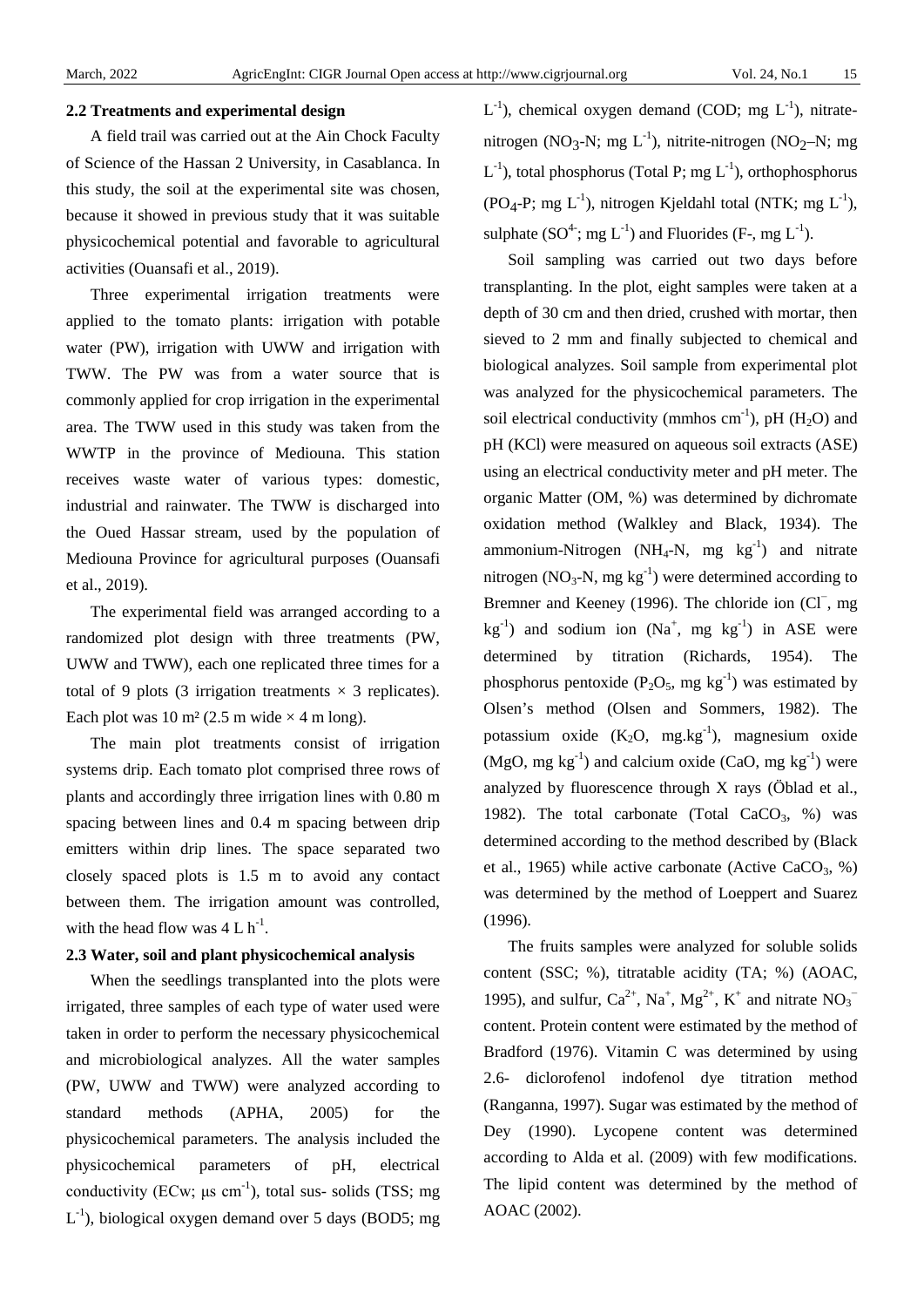#### **2.4 Plant growth measurements**

All the measurements carried out at the plant level concerned twelve individuals and that for each category of plants used.

The leaf length and width, stem length and diameter of tomato plant in each plot were recorded every month. The number of flowers, number of fruits and fresh weight of the fruit was measured at the end of the experiment.

# 2.4.1 Bacteriological analyses

Microbiological analysis of the water and tomato fruit samples from each experimental treatment included the determination of the parameters: *Total coliform*, *Fecal coliform*, *Escherichia coli*, *Fecal streptococci*, *Vibrio cholera* and *Salmonella* spp., which are useful indicators of contamination (Tallon et al. 2005). However, soil sample was analyzed also for the enumeration of the bacteria: *Escherichia coli*, *Fecal coliforms* and *Mesophilic bacteria*.

*Fecal* and *total coliform* counts were performed using tube fermentation method (APHA, 2005). *Escherichia coli* were enumerated using membrane filter procedure and mTEC Agar (Difco 0334) as described by EPA (2002). *Salmonella* were identified using MPN technique (El-Lathy et al., 2009). Total Vibrios was detected and enumerated by MPN technique according to Koch (1994) and APHA (2005).

# 2.4.2 Helminth eggs analysis in irrigation water samples

Helminth eggs was detected in water samples by the technique of Bailenger (1962). Microscopic observation of helminth eggs in sample was performed in Mac Master Counting cell at 100-fold magnification.

2.4.3 Isolation of mitochondria and measurement of succinate dehydrogenase (SDH) activity

The mitochondria of tomato fruit, roots and leaves were isolated using the method of Romani et al. (1969), with slight modifications. Plant material was homogenized in grinding buffer (0.25 M sucrose, 50 mM potassium phosphate (pH 7.2), 6 mM ethylenediamine tetraacetic acid (EDTA), 10 mM β-mercaptoethanol, 0.5% soluble polyvinylpyrrolidone (PVP), and bovine serum albumin (BSA) at 1 mg·m $L^{-1}$ ). The homogenate was filtered through two layers of cheesecloth and

centrifuged at  $2000 \times g$  for 10 min. The supernatant was further centrifuged at 10 000g for 15min. The pellet was resuspended in Suc wash medium (0.25 M sucrose, 50 mM potassium phosphate (pH 7.2), and BSA at 1  $mg \cdot mL^{-1}$ ) to give the final mitochondrial fraction.

The choice of biomarker fell on the succinate dehydrogenase SDH (EC 1.3.5.1), a key enzyme involved in two vital processes (the krebs cycle and the respiratory chain), and whose physiological roles strongly influence the phenomenon of photosynthesis, the function of stomata, and plant root system elongation (Huang and Millar, 2013).

The SDH (EC 1.3.5.1, complex II) activities of the mitochondrial suspension was measured by the methods of Frenkel and Patterson (1973), with some modifications. Isolated mitochondria were used in a 1 mL reaction mixture containing 100 mM potassium phosphate (pH 7.2), 10 mM KCN, 6 mM phenazine methosulfate, 20 mM succinate, and 0.2 mM dichlorophenol indophenol. The reaction was started by the addition of  $100 \mu l$  of the mitochondrial preparation to the reaction mixture. SDH activity was determined spectrophotometrically at 600 nm.

2.4.4 Statistical analysis

Results were expressed as average  $\pm$  SEM (standard error mean) and statistically analyzed using Minitab.16. A statistical analysis was performed by using one-way analysis of variance of (ANOVA) followed by Tukey's Multiple Comparison Test. Dunnett's test was performed to detect statistical differences of microbial levels between all the studied samples. Significant differences were considered when  $p < 0.05$ .

# **3 Results and discussion**

## **3.1 Soil sample properties and qualities**

3.1.1 Physicochemical properties of the soil sample

The results of the physicochemical properties of soil at the experimental field are shown in Table 1. The average pH values of the sample were in pH  $(H<sub>2</sub>O)$  7.89 and in pH (KCl) 7.49 which indicate the soil was slightly alkalic. The soil pH affects the mobility and bioavailability of heavy metals in the soil (Violante et al, 2010). Thus, by increasing the soil pH, the mobility of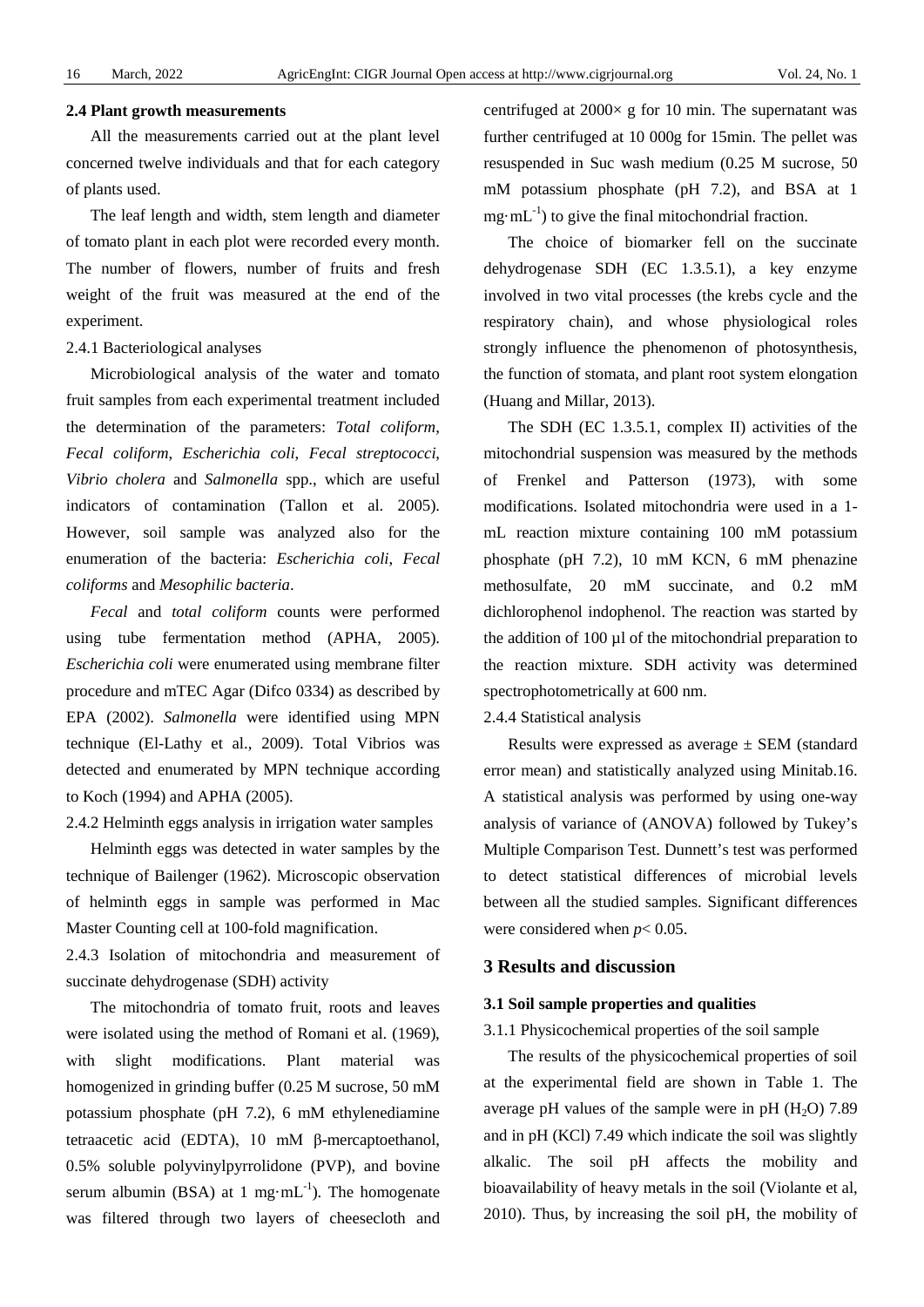heavy metals decreased due to the precipitation of hydroxides, carbonates or the formation of insoluble organic complexes (Violante et al., [2010\)](https://www.ncbi.nlm.nih.gov/pmc/articles/PMC4368837/%23CR84).

The conductivity value in soil sample was relativity higher than values reported by Moroccan Standards. Increasing the conductivity in soil enhance the solubility of HM, which can be causing larger availability of metals for plants (Singh et al., 2009). The mean of organic matter (2.17%) was found same than the

Standard Limits. Additionally, the average values of total CaCO<sub>3</sub>, active CaCO<sub>3</sub>, NH<sub>4</sub>-N, NO<sub>3</sub>-N and MgO were 11.4, 4.2, 1, 9 and 246.5 mg  $kg^{-1}$  respectively. These values were within the safe limits. In comparison with the tolerance limit of Moroccan Standards for agricultural soils, it was found that the average values of CaO, CI,  $P_2O_5$  and K<sub>2</sub>O were higher than the limit values.

|  | Table 1 Average values of the physicochemical parameters of the soil samples and reference limits |
|--|---------------------------------------------------------------------------------------------------|
|  |                                                                                                   |

| Parameters               | Unit                      | <b>FS</b>         | Limit values<br>$***$ |
|--------------------------|---------------------------|-------------------|-----------------------|
| Organic Matter           | $\%$                      | $2.17 \pm 0.02$   | $1.5 - 3$             |
| $EC$ 1/5                 | $mm$ hos cm <sup>-1</sup> | $0.691 \pm 0.01$  | < 0.5                 |
| $pH(H_2O)$               | $\overline{\phantom{a}}$  | $7.89 \pm 0.01$   | $6.5 - 7.5$           |
| pH (KCl)                 | $\overline{\phantom{a}}$  | $7.49 \pm 0.01$   | 5.3 < pH              |
| Total CaCO <sub>3</sub>  | $\%$                      | $11.4 \pm 0.1$    | < 15                  |
| Active CaCO <sub>3</sub> | $\%$                      | $4.2 \pm 0.01$    | < 10                  |
| CaO                      | $mg \, kg^{-1}$           | 7210±46.37        | 2500-5000             |
| $NH_4-N$                 | $mg \, kg^{-1}$           | $1 \pm 0.02$      | $\blacksquare$        |
| $NO3-N$                  | $mg \, kg^{-1}$           | $9 \pm 0.01$      | 20-30                 |
| $Cl-$                    | $mg \, kg^{-1}$           | $174.3 \pm 0.82$  | 60-150                |
| $Na+$                    | $mg \, kg^{-1}$           | $188.7 \pm 6.15$  | 200-480               |
| $P_2O_5$                 | $mg \, kg^{-1}$           | $68.7 \pm 6.08$   | $30 - 60$             |
| $K_2O$                   | $mg \, kg^{-1}$           | $629.6 \pm 29.49$ | 140-360               |
| MgO                      | $mg \, kg^{-1}$           | 246.5±29.64       | 250-500               |

Note: Average ±SD. \*\*: limit values according to Moroccan standards of agricultural soils. The means are the average of height samples. FS: Faculty Soil.

3.1.2 Microbial contamination in soil sample

The average number of *mesophilic bacteria* and *total coliforms* in the soil sample were  $4.76 \times 10^6$  and 3.11 log CFU g-1 respectively (Table 2). The *Escherichia coli* were absent in the samples, indicating that soil samples were not contaminated and it can reduce the possibilities for contamination of the fruit by microbial of the soil (Bernstein et al., 2007).

**Table 2 Bacteriological parameters in soil sample**

| Bacteriological parameter | Unit                       | FS                     |
|---------------------------|----------------------------|------------------------|
| Escherichia coli          | $\log$ CFU g <sup>-1</sup> | 0.010                  |
| Faecal coliform           | $\log$ CFU g <sup>-1</sup> | $3.11 \pm 0.6$         |
| Mesophilic bacteria       |                            | $4.76\times10^{6}+0.3$ |
|                           |                            |                        |

Note: The data are presented as the average  $\pm$  S.D

# **3.2 Irrigation water qualities**

3.2.1 Physicochemical properties of irrigation water

The physicochemical proprieties of PW, TWW and UWW, which were used for irrigation of tomatoes, are shown in Table 3. The results showed the UWW was characterized by higher concentration of nutrients than TWW. The average pH value of UWW indicated slightly acidic nature (pH=6.9) with very high electrical

conductivity ( $>$  3000  $\mu$ s cm<sup>-1</sup>) as compared to PW and TWW (Pescod, 1992). The electrical conductivity (EC) (1032, 1225, 906 and 1099  $\mu$  s cm<sup>-1</sup>) indicated the salinity of the water (Rattan et al., 2005).

The average values of the Biological Oxygen Demand  $(BOD<sub>5</sub>)$  and Chemical Oxygen Demand  $(COD)$ in UWW were 525 mg  $L^{-1}$  and 1439.7 mg  $L^{-1}$ respectively. These values were very high when compared to the FAO value (Pescod, 1992) and the S.E.E.E values (S.E.E.E, 2007). The average values of Nitrate-nitrogen ( $NO_3-N$ ), Orthophosphorus ( $PO_4-P$ ) and Total Phosphorus (Total P) in PW and TWW were 3.44 mg  $L^{-1}$ , 0.0092 mg  $L^{-1}$ , 0.0095 mg  $L^{-1}$  and 21.8 mg  $L^{-1}$ , 5.1 mg  $L^{-1}$  and 8.58 mg  $L^{-1}$  respectively. In comparison with the tolerance limit of pH for irrigation water, it was found that these values are equivalent the norms limits. However, the  $NO<sub>2</sub>–N$  of TWW was significantly higher than for UWW. The amount considerable of  $NO<sub>2</sub>–N$  and phosphate in TWW can provide an important source of nutrient for plant growth and soil fertility. The average values of Fluorides (F), the all water samples range from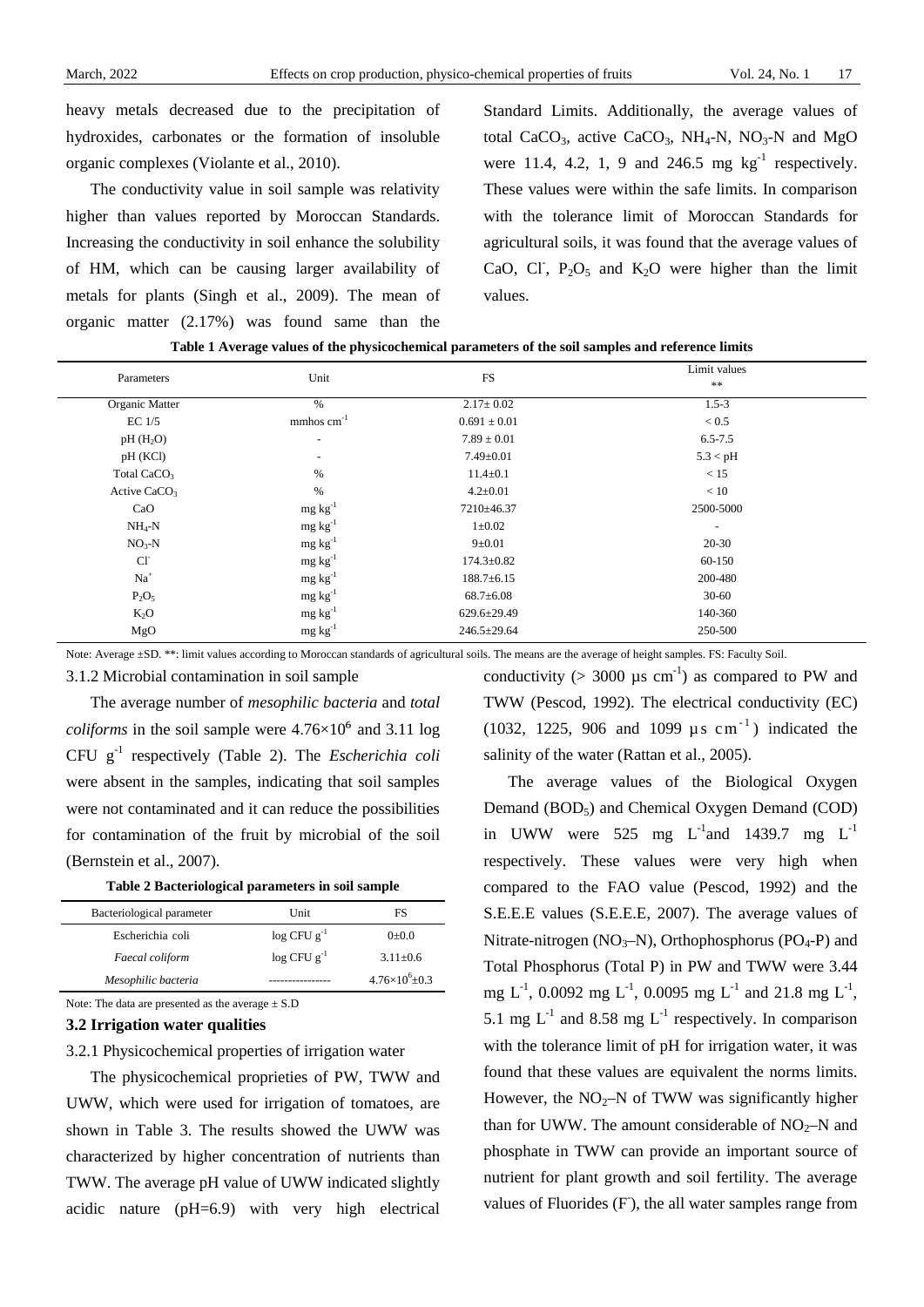0.005, 0.22 to 0.62 mg  $L^{-1}$  which are equivalent to the standard values.

# **Table 3 Physico-chemical analysis of treated wastewater (TWW), potable water (PW) and untreated wastewater (UWW) used for the tomato irrigation**

| Physicochemical parameters | Unit                     | PW                              | <b>UWW</b>                      | <b>TWW</b>                      | Limit values             |
|----------------------------|--------------------------|---------------------------------|---------------------------------|---------------------------------|--------------------------|
| pH                         | $\overline{\phantom{a}}$ | $7.56 \pm 0.07^a$               | $6.97 \pm 0.065$ °              | $7.39 \pm 0.8^b$                | $6.5 - 8.4*$             |
| <b>TSS</b>                 | $mg L-1$                 | $0 \pm 0^{\text{a}}$            | $453 \pm 10.15$ <sup>c</sup>    | $29.7 \pm 4.16^{\mathrm{b}}$    | $200*$                   |
| EC                         | $\mu$ s cm <sup>-1</sup> | $1366 \pm 36.75^{\text{a}}$     | 5230 $\pm$ 50 $\degree$         | 3913.7 $\pm$ 71.49 <sup>b</sup> | 12000*                   |
| $\rm COD$                  | $mg L^{-1}$              | $0\pm0$ <sup>a</sup>            | $1439.7 \pm 16.50$ <sup>c</sup> | $86.7 \pm 10.79^{\text{ b}}$    | $90*$                    |
| BOD <sub>5</sub>           | $mg L-1$                 | $0\pm0$ <sup>a</sup>            | 525.7 $\pm$ 13.01 $\degree$     | $22.39 \pm 7.24^{\mathrm{b}}$   | $30*$                    |
| <b>NTK</b>                 | $mg L-1$                 | $0\pm0$ <sup>a</sup>            | 91.7 $\pm$ 9.07 $\degree$       | $22.01 \pm 2.81$ <sup>b</sup>   | $\overline{\phantom{a}}$ |
| Total P                    | $mg L^{-1}$              | $0.0095 \pm 0.0005^a$           | $14.2 \pm 1.17$ <sup>c</sup>    | $8.58 \pm 0.82^{\mathrm{b}}$    | $\sim$                   |
| $PO4-P$                    | $mg L^{-1}$              | $0.0092 \pm 0.001$ <sup>a</sup> | $10.06 \pm 0.975$ <sup>c</sup>  | $5.1 \pm 0.4^{\text{ b}}$       | $2**$                    |
| $SO_4^-$                   | $mg L^{-1}$              | $89 \pm 5.29$ <sup>a</sup>      | 361.3 $\pm$ 8.0829 $\degree$    | $275.7 \pm 0.64^{\mathrm{b}}$   | $250*$                   |
| $NO3-N$                    | $mg L^{-1}$              | $3.44 \pm 0.46$ <sup>a</sup>    | $35.61 \pm 0.82$ <sup>c</sup>   | $21.8 \pm 1.05^{\text{ b}}$     | $30*$                    |
| $NO2-N$                    | $mg L-1$                 | $0.001 \pm 0.01$ <sup>a</sup>   | $0.07 \pm 0.01$ <sup>c</sup>    | $0.1 \pm 0.025^{\text{ b}}$     | $5^*$ , $3^{**}$         |
| $\mathbf{F}$               | $mg L^{-1}$              | $0.005 \pm 0.0008$ <sup>a</sup> | $0.62 \pm 0.047$ °              | $0.22 \pm 0.102^{\mathrm{b}}$   | $1*$                     |

Note: The data are presented as the average  $\pm$  S.D; different letters indicate significant differences by the Tukey multiple comparison test ( $p$  < 0.05). \*: (S.E.E.E; 2007) \*\*: (Pescod, 1992)

3.2.2 Microbiological properties of irrigation water

The water samples used for irrigation were analysis whether they contained Bacteroides and Helminths (Table 4). The bacteria identified in the UWW and TWW included Escherichia coli, total coliforms and *fecal coliforms* while PW showed no growth of bacterial. Also, the Helminths eggs were detected in the UWW but not in the PW and TWW. Salmonella sp., *fecal streptococci* and vibrio cholera were not detected in all

water samples tested. The values of the total coliforms and fecal coliforms obtained for TWW are well below the standard limits for irrigation water (1000  $100 \text{ mL}^{-1}$ ). Theses lowly values of the coliform obtained for TWW could be attributed after chlorine treatment. In addition, total coliforms and fecal coliforms count presented significant different among the three irrigation water treatments. Therefore, the TWW was not contaminated.

|  |  |  |  | Table 4 Average number of bacteria and helminths detected in water samples |
|--|--|--|--|----------------------------------------------------------------------------|
|--|--|--|--|----------------------------------------------------------------------------|

| Type of microorganism                                 | <b>PW</b>   | <b>UWW</b>     | <b>TWW</b>     | Limit value                                |
|-------------------------------------------------------|-------------|----------------|----------------|--------------------------------------------|
| <i>Helminth eggs</i> (Eggs $L^{-1}$ )                 | $0 \pm 0.0$ | $5*+0.3$       | $0^*$ + 0.6    | Absence <sup>b</sup>                       |
| Total coliforms (CFU $100 \text{ mL}^{-1}$ )          | $0 \pm 0.0$ | $37^* \pm 0.9$ | $16^* \pm 0.5$ | $1000\ 100\ \mathrm{mL}^{-1}$ <sup>a</sup> |
| <i>Fecal coliforms</i> (CFU 100 $mL^{-1}$ )           | $0 \pm 0.0$ | $17^*+0.7$     | $7^*+0.4$      | $1000~100~{\rm mL}^{-1}$ <sup>a</sup>      |
| Escherichia coli (CFU 100 mL $^{-1}$ )                | $0 \pm 0.0$ | $10^*$ ±0.5    | $4*+0.6$       | a                                          |
| <i>Fecal Streptococci</i> (CFU 100 mL <sup>-1</sup> ) | $0 \pm 0.0$ | $0 \pm 0.0$    | $0 \pm 0.0$    | a                                          |
| Vibrio cholerae (CFU 450 mL $^{-1}$ )                 | $0 \pm 0.0$ | $0 \pm 0.0$    | $0 \pm 0.0$    | Zero per 450 mL $b$                        |
| <i>Salmonella sp</i> (CFU 5000 mL $^{-1}$ )           | $0 \pm 0.0$ | $0+0.0$        | $0 \pm 0.0$    | Zero per $5 Lb$                            |

Note: The data are presented as the means  $\pm$  S.D; The asterisk indicates significant differences from potable water according to Dunnett's test  $(p < 0.05)$ .<sup>a</sup>: (Pescod, 1989). <sup>b</sup>: Moroccan limit standards.

#### **3.3 Tomatoes production**

Four months after transplanting, the tomato plants irrigated with different types of water were evaluated for different agronomical parameters (diameter, length, weight, number). Figures 2 and 3 show a significant increase in leave and stem diameters by the use of TWW

irrigation treatments. The highest value was observed in tomato plants irrigated with TWW (5.5 and 4 cm respectively), whereas UWW irrigation treatment had the lowest diameter. The highest stem length was observed in the tomato plants irrigated with TWW and PW (73.8, 73 cm respectively), while were higher than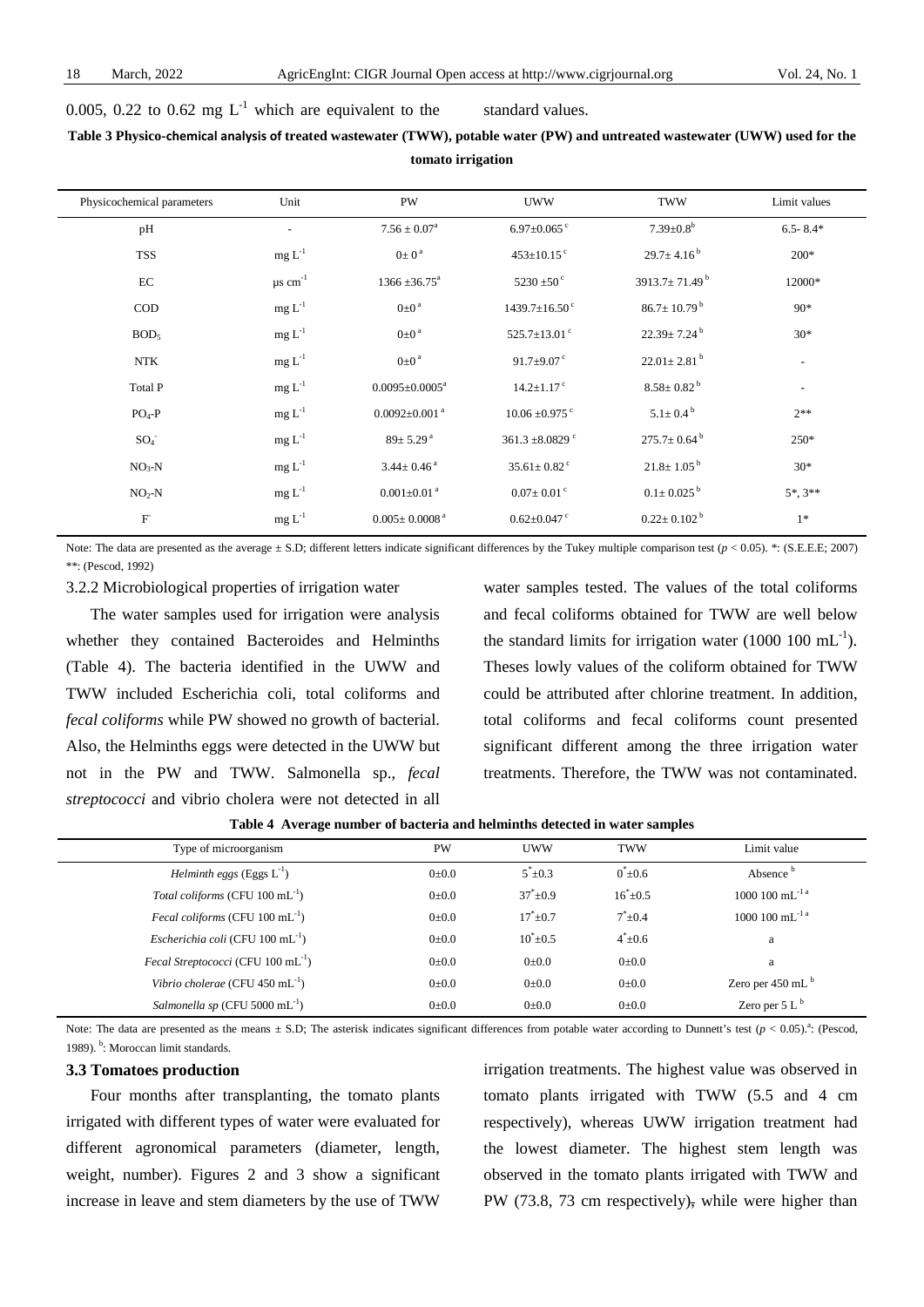plants irrigated with UWW (65 cm). Plants irrigated with UWW have shown the lowest leaves length (9.5 cm), relative to those irrigated with the TWW (12 cm).

The number of fruits, number of flowers and the weight of fresh fruit per tomato plants are the most important yield attributes in tomato (Pandey et al., 2006). The data pertaining to fresh fruit weight per tomato plants was presented in Table 5. Tomato plants irrigated with PW have shown the highest fresh fruit weight (162 g) followed by those irrigated with TWW (155 g). However, tomato plants irrigated with UWW have shown the lowest fresh weight (140 g). Thus, from the data it is evident that there was significant beneficial

effect of TWW when compared with PW or UWW on number of fruits and flowers and weight fruit per tomato plants. Effect of irrigation water with TWW on production of tomato plants due to the content of phosphorus (P) and potassium (K) contained in water and soil. Sarief (1985) showed that the increase in yield of plants is more influenced by the availability of nutrients P and K. Novizan (2005) indicated also the P element functions more for accelerating flowering and increasing fruit production. These results showed that irrigation with TWW may be improving the tomato production.



Figure 2 A, Stem and B, leave diameter of tomato plants irrigated with treated wastewater (TWW), potable water (PW) and untreated wastewater (UWW).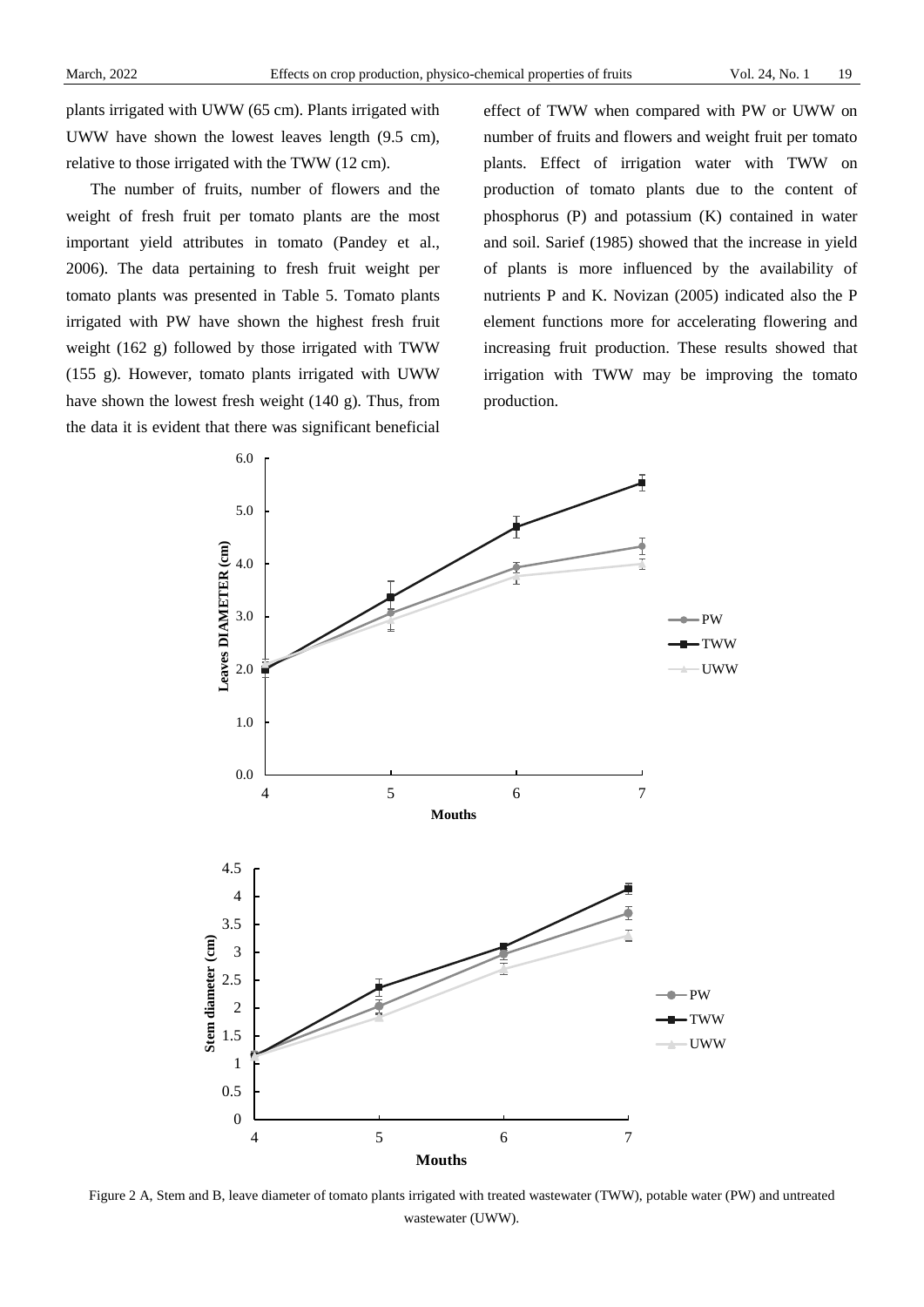

Figure 3 Average values of Leave and stem length of tomato plants irrigated with treated wastewater (TWW), potable water (PW) and

untreated wastewater (UWW) along the growing season.

**Table 5 Effects of the treated wastewater (TWW), potable water (PW) and untreated wastewater (UWW) used for tomato irrigation on the number of fruit and flowers and the weight of fresh fruit per tomato plants.**

| Irrigation treatment | Fruit weight per plant $(g)$ | Number of fresh fruits per plant | Number of flowers per plant |
|----------------------|------------------------------|----------------------------------|-----------------------------|
| PW                   | $162 \pm 3.52^{\mathrm{a}}$  | $22+2$ <sup>a</sup>              | $24 \pm 1$ <sup>a</sup>     |
| <b>TWW</b>           | $155 \pm 4.6^{\circ}$        | $18.33 \pm 1.52$ <sup>p</sup>    | $22 \pm 1$                  |
| <b>UWW</b>           | $140\pm6^\circ$              | $13\pm1$                         | $18.66\pm1.53$ <sup>c</sup> |

Note: The data are presented as the average ± S.D; different letters indicate significant differences by the Tukey multiple comparison test  $(p < 0.05)$ .

## **3.4 Tomato fruit quality**

3.4.1 Physicochemical properties of the tomato fruits

Tomato is one of the most popular and important food for Morocco diet. Quality of the tomato fruits depends on chemical components such as acidity, lycopene, Vitamin C, total soluble solids, etc. Effect of irrigating different qualities of water samples on the content of tomatoes nutrients is shown in Table 6. The different water irrigation treatments significantly ( $p \leq$ 0.05) affected the pH of the tomato fruit, with a higher pH for PW and TWW (4.43 and 4.36 respectively) compared to UWW (3.38). The values of pH in tomato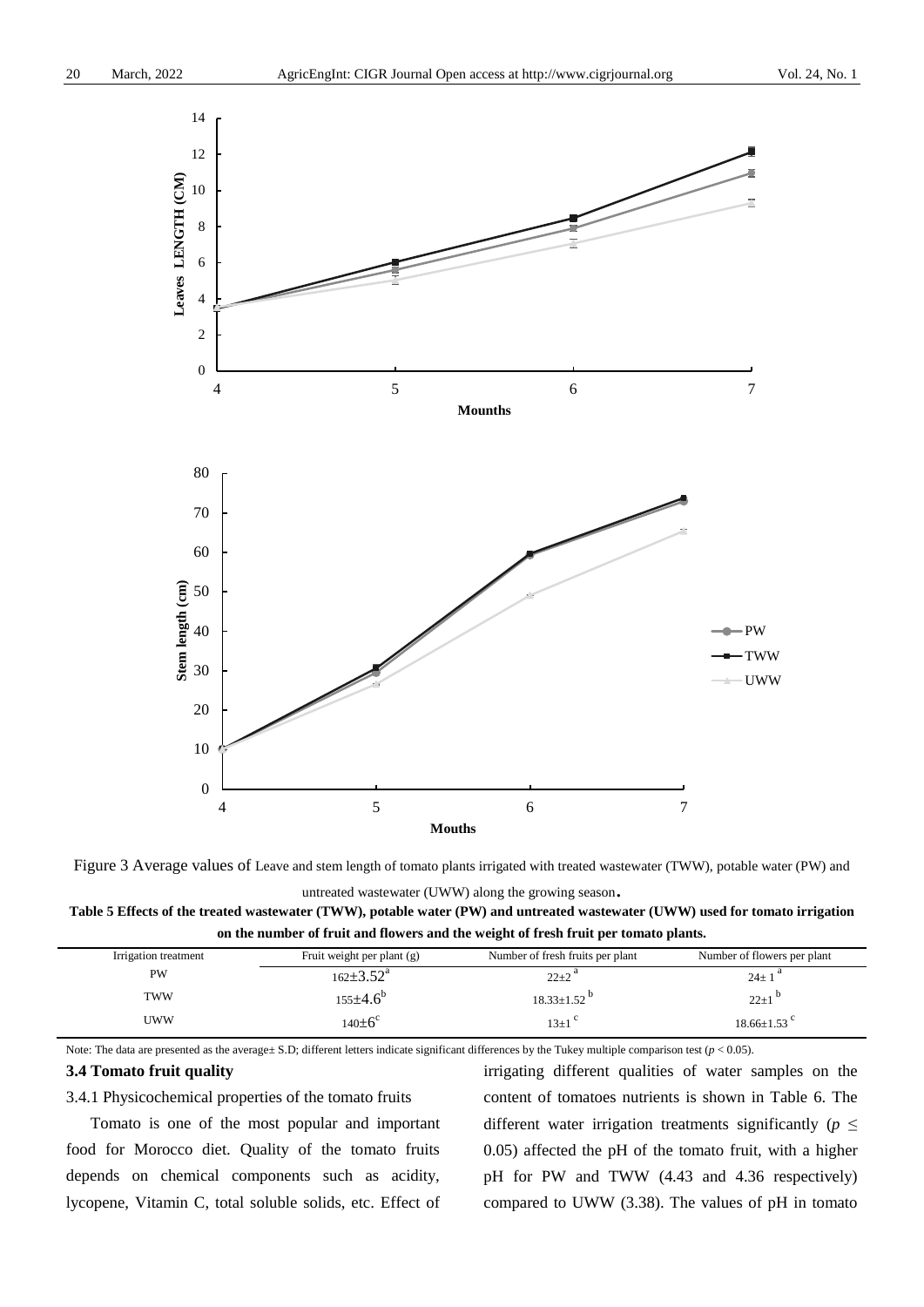fruit obtained were always within the range of 4, typical to tomato fruit (Balibrea et al., 1997). The titratable acidity ranged from 0.41% to 0.9%. The highest titratable acidity was obtained from tomato fruits irrigated with UWW.

Significant differences in soluble solid (SS) values were observed among treatments, the highest values were obtained in the fruit irrigated with UWW. The solids content of tomato fruit can be influenced by number of fruits, the rate of assimilate export from leaves; rate of import of assimilates by fruits; and fruit carbon metabolism (Young et al., 1993). Also, the present study shows that the values of  $K^+$ ,  $Na^+$  and  $Ca^{2+}$ obtained were significantly higher in fruit from UWW and TWW irrigation as compared to PW treatments. However, no important differences between treatments in  $Mg^{2+}$  and sulfur content in tomato fruits.

**Table 6 The average values of physicochemical properties of tomato fruits irrigated with treated wastewater (TWW), potable water (PW) and untreated wastewater (UWW).**

|                    | Unit             | <b>PW</b>          | <b>TWW</b>         | <b>UWW</b>           |
|--------------------|------------------|--------------------|--------------------|----------------------|
| pH                 |                  | $4.43^a$           | $4.36^{b}$         | $3.88^\circ$         |
| EC                 | $dS \, m^{-1}$   | 4.15 <sup>a</sup>  | 4.29 $^{b}$        | 4.76 <sup>c</sup>    |
| Titratable acidity | $\%$             | $0.41$ $^{\rm a}$  | 0.53 <sup>b</sup>  | 0.91 <sup>c</sup>    |
| Soluble solids     | $\%$             | 5.3 <sup>a</sup>   | 6.6 <sup>b</sup>   | 16.15 <sup>c</sup>   |
| Total sugar        | $g 100g^{-1}$    | 2.24 <sup>a</sup>  | 3.82 <sup>b</sup>  | $5.41$ °             |
| Total lipid        | $g 100 g^{-1}$   | $0.32$ $^{\rm a}$  | 0.43 <sup>b</sup>  | $0.51$ $\degree$     |
| Protein            | $g 100 g^{-1}$   | $0.75^{\text{ a}}$ | 0.8 <sup>b</sup>   | $0.67$ c             |
| $\mathbf{K}^+$     | $mg 100 g^{-1}$  | 221.9 <sup>a</sup> | 222.7 <sup>b</sup> | 229 <sup>c</sup>     |
| $Na+$              | mg $100 g^{-1}$  | 7.25 <sup>a</sup>  | 12.1 <sup>b</sup>  | $18.6^{\circ}$       |
| $\mathrm{Ca}^{2+}$ | mg $100 g^{-1}$  | $8.53\,^{\rm a}$   | 9.69 <sup>b</sup>  | 15.4 <sup>c</sup>    |
| NO <sub>3</sub>    | mg $100 g^{-1}$  | 1.42 <sup>a</sup>  | 1.13 <sup>b</sup>  | $0.85$ <sup>c</sup>  |
| $Mg^{2+}$          | mg 100 $g^{-1}$  | 7.15 <sup>a</sup>  | 7.09 <sup>b</sup>  | 7.06 <sup>b</sup>    |
| Sulfur             | $\%$             | 0.2 <sup>a</sup>   | 0.26 <sup>a</sup>  | 0.3 <sup>b</sup>     |
| Lycopene           | $mg \ kg^{-1}$   | 21.26 <sup>a</sup> | 23.03 <sup>b</sup> | $25.01^{\circ}$      |
| Vitamine C         | mg 100 g $^{-1}$ | 15.37 <sup>a</sup> | 22.8 <sup>b</sup>  | $26.62$ <sup>c</sup> |
|                    |                  |                    |                    |                      |

Note: The data are presented as the average± S.D; different letters indicate significant differences by the Tukey multiple comparison test (P < 0.05).

succinate dehydrogenase (SDH)

treatments (PW, TWW and UWW) were recorder for protein, lipid, lycopene and vitamin C content in tomato fruit. The results show significant increase in the mean of fat, soluble sugar, vitamin C, and lycopene in fruits for the two treatments (TWW, and UWW) as compared to PW. The value of protein in tomato fruits grown in TWW was significantly higher than the fruits grown in the PW or UWW. This data demonstrates that irrigation with TWW could effectively improve the tomato fruits quality. Lycopene is the most important antioxidant compound of the tomato fruits and the one which determines its red color. Tomato fruits are very healthy as they are a good source of Vitamins C, lycopene and potassium. They have beneficial effects on human health (Brunele Caliman et al., 2010). Lycopene and Vitamin C are a very powerful antioxidant which can help to prevent the development of many forms of cancer (Lee and Kader, 2000).

In addition, significant differences between

3.4.2 Enzyme activities in leaves, roots and fruits of

To investigate the effects of irrigation with various water samples on SDH activity in different plant parts, the enzymatic activity was measured in isolated mitochondria. The activity of SDH from leaves, roots and fruits was presented in Figure 4. Figure 4 declared significant change in SDH enzyme activities in tomato plant treated with PW, TWW and UWW. The roots had much lower SDH activity overall (0.27 to 0.45 units/mg protein per min) and there were significant differences between leaves and fruit. Leaves exhibited an increased SDH activity when treated with PW. The fruit irrigated with UWW retained low mitochondrial SDH activity. However, mitochondrial SDH activity doubled in fruit irrigated with TWW compared to UWW.

The increase in SDH activity in leaves is due to a remarkable increase in the energy metabolism of this tissue. However, the decrease in the activity in tomato plants grown under UWW irrigation probably reflects the metabolic changes caused by the stress. The data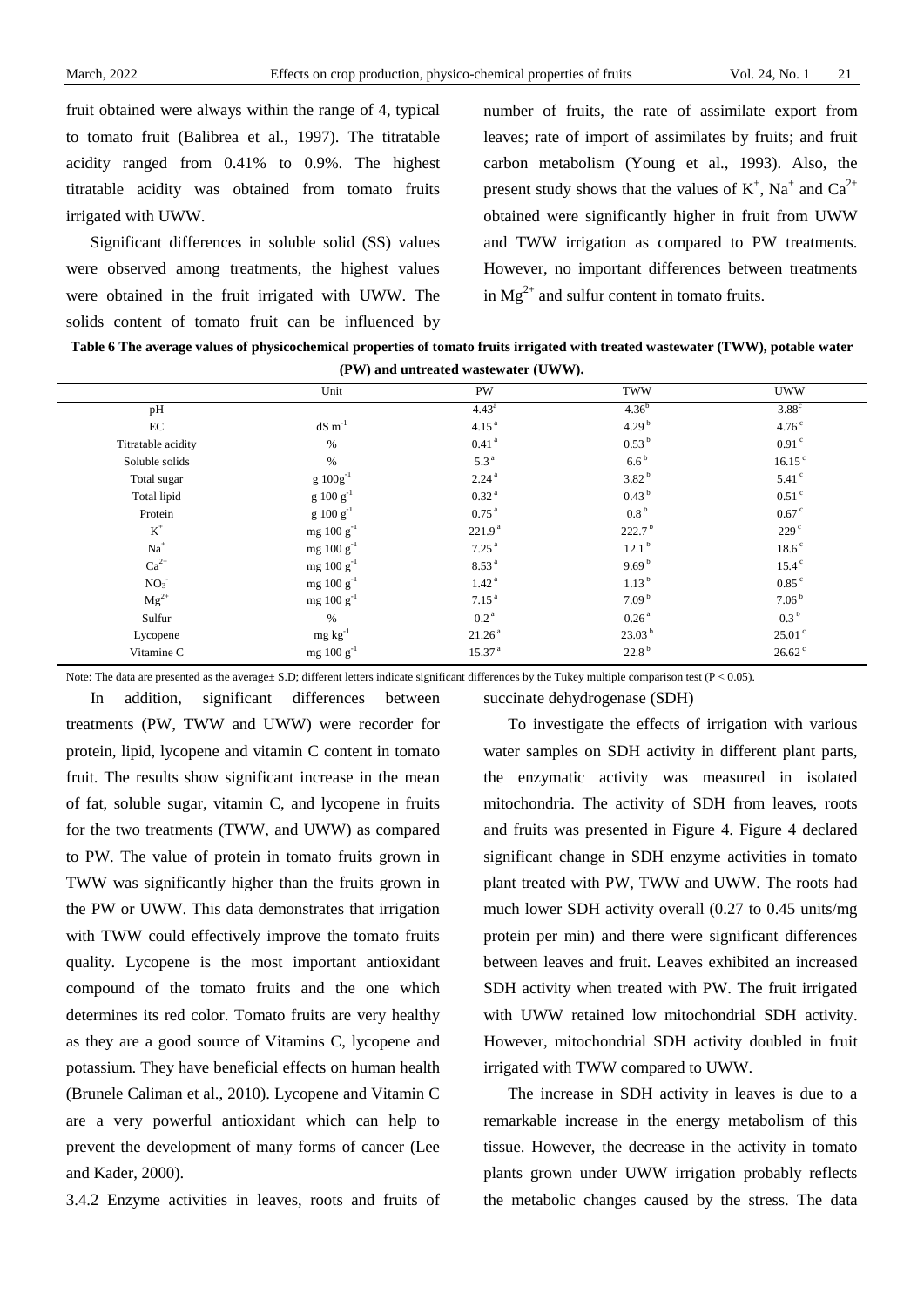indicate that the tomato plant under salinity stress



Figure 4 Effects of the treated wastewater (TWW), potable water (PW) and untreated wastewater (UWW) used for tomato irrigation on the SDH activity. Different letters on bars indicate significant differences by the Tukey multiple comparison test  $(p < 0.05)$ .

3.4.3 Microbial quality of tomato fruit

The microbiological quality of tomato fruits crops is an important aspect for human health. Tomato fruits were classified as acceptable if the bacterial count was less than or equal to 4  $\log$  CFU $\cdot$ g<sup>-1</sup>. The microbiological analysis of the fruit samples irrigated by different water treatments were conducted, as reported in Table 7. The results indicate a good microbiological quality of tomato fruits irrigated with PW. *Escherichia coli, fecal* 

*coliforms*, *Salmonella spp* were not isolated in any of fruit samples. *Fecal Streptococcus*, *Vibrio cholerae* and *Salmonella spp* were not isolated in the tomato fruits irrigated on TWW and UWW. However, *total coliform* and *fecal coliform* were detected in these samples. For the TWW-treated tomato crops, the level of *fecal coliforms* and *total coliforms* counts were 2.24 and 3.1 log CFU  $g^{-1}$  respectively. These values were lower compared with fruit irrigated with UWW.

**Table 7 Bacteriological parameters in tomato fruit samples according to the potable water (PW), treated wastewater (TW) and** 

**untreated wastewater (UWW) irrigation**

| Bacteriological parameter ( $log CFU g^{-1}$ ) | <b>Irrigation Treatment</b> |                         |                         |  |
|------------------------------------------------|-----------------------------|-------------------------|-------------------------|--|
|                                                | <b>PW</b>                   | <b>TWW</b>              | <b>UWW</b>              |  |
| Total coliform                                 | $0\pm 0.0$                  | $3.10^* \pm 0.1$        | $16.30^{\circ} \pm 0.3$ |  |
| Fecal coliform                                 | $\mathbf{0}$                | $2,240^{\circ} \pm 0.3$ | $9.57^* \pm 0.1$        |  |
| Escherichia coli                               | $\mathbf{0}$                | $\mathbf{0}$            |                         |  |
| <b>Fecal Streptococcus</b>                     | $\mathbf{0}$                | $\boldsymbol{0}$        | $\theta$                |  |
| Vibrio cholerae                                | $\mathbf{0}$                | $\mathbf{0}$            | $\Omega$                |  |
| Salmonella sp                                  | 0                           | $\boldsymbol{0}$        |                         |  |

Note: The data are presented as the means  $\pm$  S.D. The asterisk indicates significant differences from potable water according to Dunnett's test ( $p$  < 0.05).

Hazard Analysis and Critical Control Points – Total Quality Management (HACCP-TQM) Technical Guidelines lay down the microbial quality for foods. Food containing  $< 10^4$  CFU  $\mathrm{g}^{-1}$ ,  $10^4$  –5  $\times 10^6$  , 5  $\times 10^6$  –  $5 \times 10^7$  and  $> 5 \times 10^7$  CFU g<sup>-1</sup> are rated as "good". ''average'', ''poor'' and ''spoiled food'', respectively (Anonymous, 1998).The result indicates the microbiological quality of fruits through irrigation in TWW can be considered safe as per the HACCP-TQM (Hazard Analysis and Critical Control Points-Total Quality Management) guidelines which were less than 4 log CFU g<sup>-1</sup>. These results join those of (Christou et al.,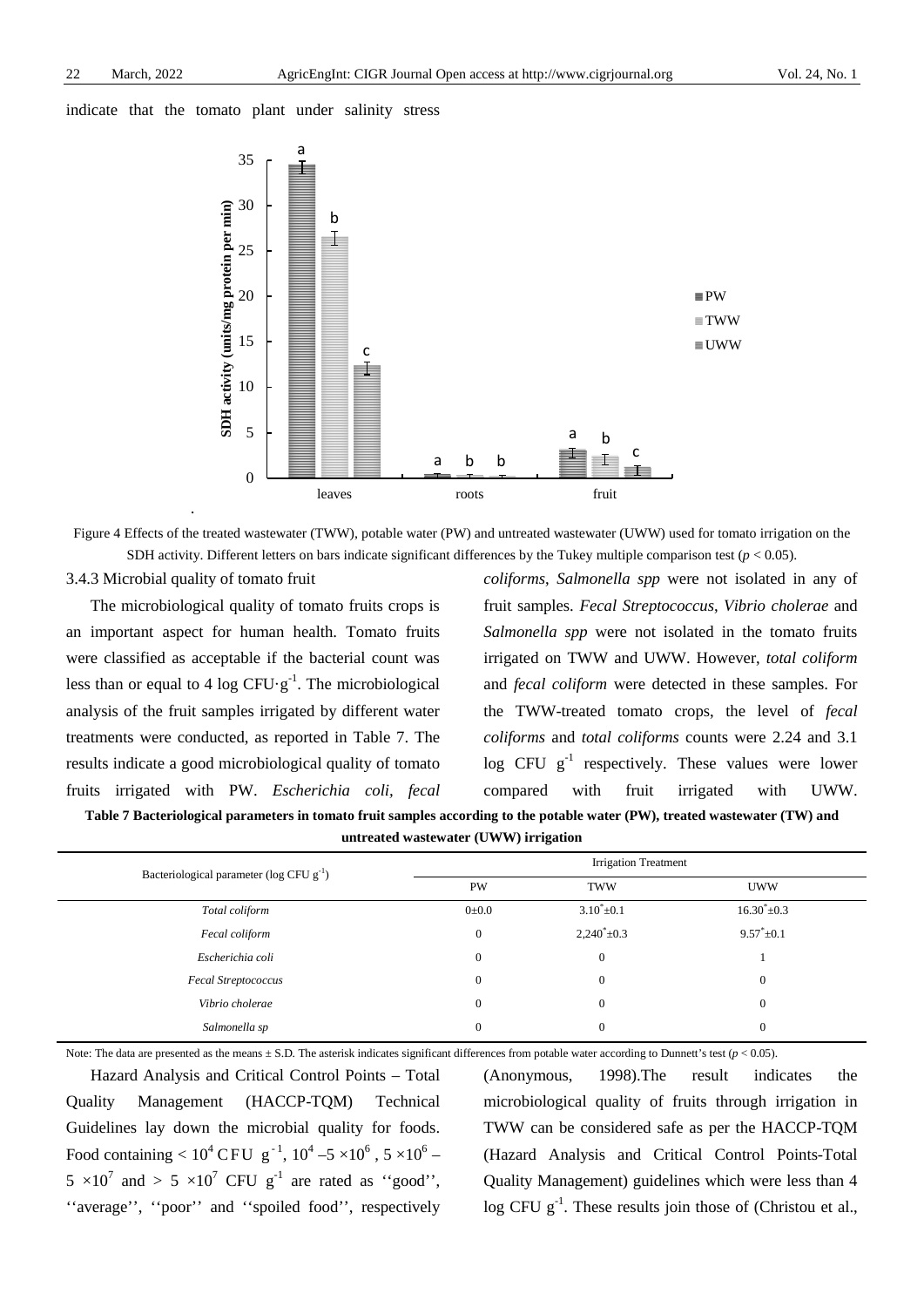2014) who concluded that the tomatoes irrigated with treated wastewater did not present a danger to public health since their microbial load was very low and complied with the required standards and thus the reuse of TWW for agricultural purposes was highly recommended, especially in arid areas. This observation can be seen as the positive consequence the summer month with increased UV radiation exposure of fruit to reduce the effect of TWW on the microbial load of fruits. Also, the drip irrigation method, by reducing the direct contact between the water and the plant, limited the possible contamination of the crop's products. Finally, the time left between irrigation and harvest can contribute to the reduction of the microbial load in tomato fruits.

In another study carried out by Gatta et al. (2015) to examine the microbiological quality of tomato plants and their fruits knowing that these pathogenic organisms can accumulate at ground level (Chen et al., 2008), thus reducing the quality and productivity of crops and even representing a major danger to public health (Palese et al., 2009). Gatta et al. (2015) study revealed that the soil microbial community can be significantly disturbed; however, the tomato plants as well as their fruits did not undergo microbiological contamination exceeding the tolerated limit values despite the use of treated industrial wastewater.

# **4 Conclusion**

In the present study, we wanted to evaluate the use TWW in drip irrigation for the production of crop tomatoes. The aim was to investigate the effects of TWW for irrigation on tomato crop production; and on mineral contents, SDH activity and microbiological properties of tomato fruits. The yield of tomato crops as well as the most important agronomical parameters of tomato fruits (i.e number of fruits and the weight of fresh fruit) were influenced by the irrigation with treated wastewater. The results showed that the growth of tomato plants irrigated with TWW were higher than plants treated with PW, followed by plants treated with UWW. Also, the highest fresh weight was observed in tomato plants irrigated with PW and TWW; and those

irrigated with UWW have shown the lowest fresh weight. The results also showed that the physicochemical composition of tomato fruits was influenced by the variety the water in which they were grown. Furthermore, the results show significant increase in the mean of fat, soluble sugar, vitamin C, and lycopene in fruits for the two treatments (TWW, and UWW) as compared to PW. The fruit irrigated with TWW retained high mitochondrial SDH activity (SDH activity doubled as compared with UWW). In addition, the microbiological quality of fruits through irrigation in TWW can be considered safe as per the HACCP-TQM (Hazard Analysis and Critical Control Points-Total Quality Management) guidelines which were less than 4 log CFU.g<sup>-1</sup>. The results suggested that the treated wastewater can be used for tomato cropping without compromising the quality and safety of the final product. Hence, the treated municipal and industrial wastewater from the WWTP in the province of Mediouna can be used as a valid alternative for irrigation of tomatoes.

## **References**

- Alda, L. M., I. Gogoaşă , D. M. Bordean, I. Gergen, S. Alda, C. Moldovan, and L. Nită. 2009. Lycopene content of tomatoes and tomato products. *Journal of Agroalimentary Processes and Technologies*, 15(4): 540-542.
- Anonymous. 1998. *HACCP-TQM Technical Guidelines.* Section IV Contamination Levels and Microbiological Control.
- AOAC (Association of Official Analytical Chemists).1995. *Official methods of analysis of AOAC International*.16th ed. Gaithersburg, MD: AOAC.
- AOAC (Association of Official Analytical Chemists). 2002. *Official methods of analysis of AOAC International*. 17th ed. Gaithersburg, MD: AOAC.
- APHA (American Public Health Association). 2005. Standard methods for the examination of water and wastewater. Washington, D.C., USA: American Public Health Association, American Water Works Association (AWWA) and Water Environment Federation (WEF).
- Bailenger, J. 1962. Valeur comparée des méthodes d'enrichissement en coprologie parasitaire. *Le Pharmacien Biologiste*, 3: 249-259.
- Balibrea, M. E., E. Cayuela, F. Artés, and F. Pérez-Alfocea. 1997. Salinity effects on some postharvest quality factors in a commercial tomato hybrid. *Journal of Horticultural Science*, 72(6): 885-892.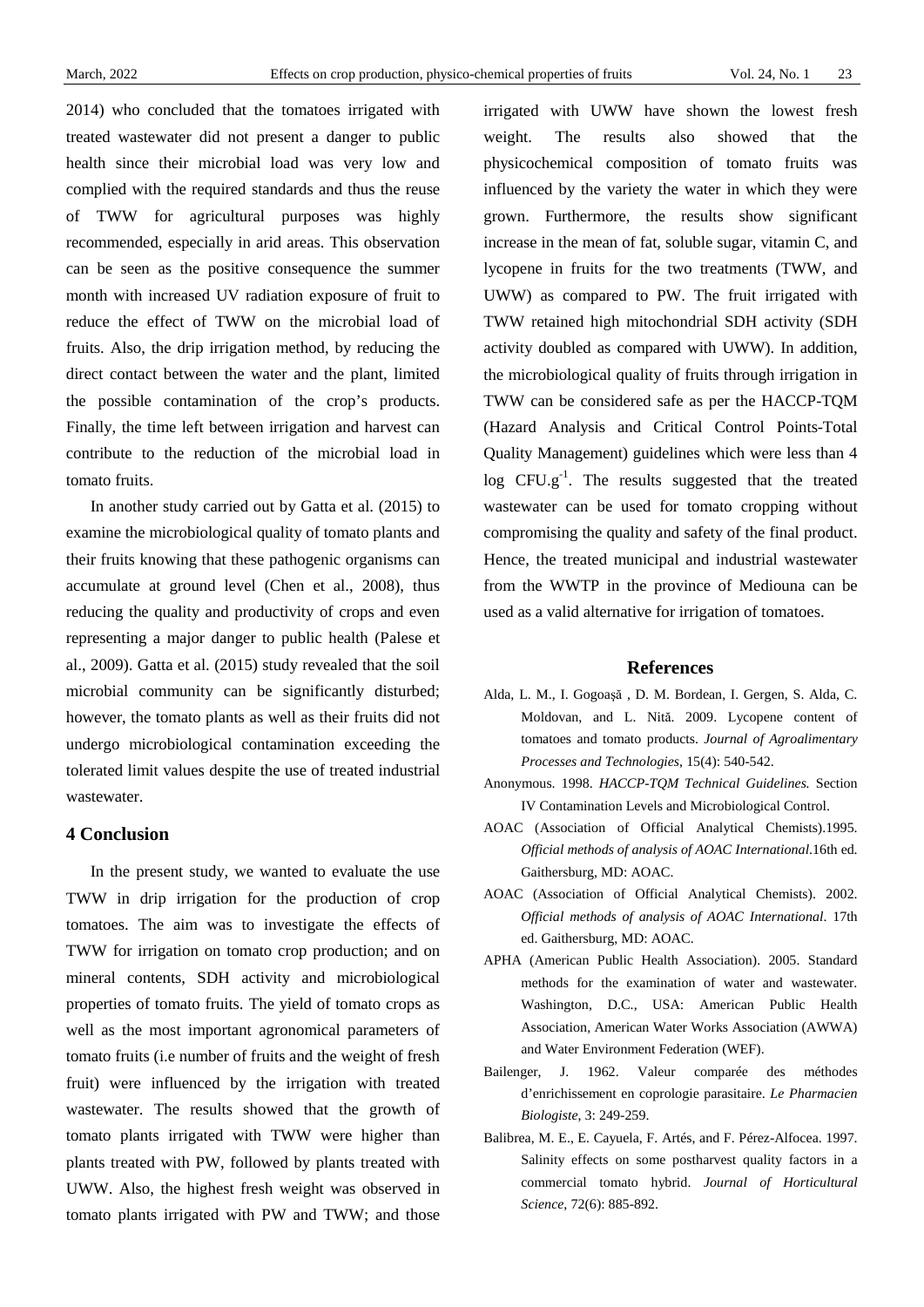- Bernstein, N., S. Sela, and S. Neder-Lavon. 2007. Effect of irrigation regimes on persistence of *Salmonella enterica* serovar Newport in small experimental pots designed for plant cultivation. *Irrigation Science*, 26(1): 1-8.
- Black, C. A., D. D. Evans, J. L. White, L. E. Ensminger, and F. E. Clarke. 1965. *Methods of soil analysis*, part 1. Madison, Wisconsin: American Society of Agronomy, Inc.
- Bradford, M. M. 1976. A rapid sensitive method for the quantification of microgram quantities of protein utilizing the principle of protein-dye Binding. *Analytical Biochemistry*, 72(1-2): 248-254.
- Bremner, J. M., and D. R. Keeney.1966. Determination and isotope-ratio analysis of different forms of nitrogen in soils: 3. Exchangeable ammonium, nitrate, and nitrite by extraction-distillation methods. *[Soil Science Society of](http://www.speciation.net/Database/Journals/Soil-Science-Society-of-America-Proceedings-;i234)  America Journal*[, 30\(5\): 577-582.](http://www.speciation.net/Database/Journals/Soil-Science-Society-of-America-Proceedings-;i234)
- Brunele Caliman, F. R., D. J. Henriques da Silva, P. C. Stringheta, P. C. Rezende Fontes, G. Rodrigues Moreira, and E. Chartuni Mantovani. 2010. Quality of tomatoes grown under a protected environment and field conditions. *IDESIA (Arica)*, 28(2): 75-82.
- Chen, W., L. Wu, W. T. Frankenberger, and A. C. Chang. 2008. Soil enzyme activities of long-term reclaimed wastewaterirrigated soils. *Journal of Environmental Quality*, 37(S5): S36-S42.
- Christou, A., G. Maratheftis, E. Eliadou, C. Michael, E. Hapeshi, and D. Fatta-Kassinos. 2014. Impact assessment of the reuse of two discrete treated wastewaters for the irrigation of tomato crop on the soil geochemical properties, fruit safety and crop productivity. *Agriculture, Ecosystems & Environment*, 192: 105-114.
- Dey, P. M. 1990. Oligosaccharides. In *Carbohydrates Methods in Plant Biochemistry*, vol 2, ed. P. M. Dey and B. Harbourne, ch. 5, 189-219. San Diego: Academic Press.
- El-Lathy, A. M., G. E. El-Taweel, M.W. El-Sonosy, F.A Samhan and T. A Moussa. 2009. Determination of pathogenic bacteria in wastewater using conventional and PCR techniques. *Environmental Biotechnology*, 5: 73-80.
- EPA (Environmental Protection Agency). 2002. Method 1103.1: *Escherichia coli* (E. coli) in water by membrane filtration using membrane-thermotolerant *Escherichia coli* agar (mTEC). Report EPA 821-R-02-023. Washington DC: Office of Water Environmental Protection, Environmental Protection Agency.
- Frenkel, C., and M. E. Patterson. 1973. Effect of carbon dioxide on activity of succinic dehydrogenase in 'Bartlett'pears during cold storage. *HortScience*, 8(5): 395-396.
- Gatta, G., A. Gagliardi, G. Disciglio, A. Lonigro, M. Francavilla, E.Tarantino, and M. M. Giuliani. 2018. Irrigation with treated municipal wastewater on artichoke crop: assessment of soil and yield heavy metal content and human risk.

*Water*, 10(3): 255.

- Gatta, G., A. Libutti, A. Gagliardi, L. Beneduce, L. Brusetti, L. Borruso, and E. Tarantino. 2015. Treated agro-industrial wastewater irrigation of tomato crop: Effects on qualitative/quantitative characteristics of production and microbiological properties of the soil. *Agricultural Water Management*, 149: 33-43.
- Huang, S., and A. H. Millar. 2013. Succinate dehydrogenase: the complex roles of a simple enzyme. *Current Opinion in Plant Biology*, 16(3): 344-349.
- Koch, A. L. 1994. Growth measurement. In *Methods for General and Molecular Biology*, 3th ed. P. Gerhardt, R. G. E. Murray, W. A. Wood and N. R. Kriegz, ch. 9, 248-277. Washington, D.C: American Society for Microbiology.
- Lee, S. K., and A. A Kader. 2000. Preharvest and postharvest factors influencing vitamin C content of horticultural crops. *Postharvest Biology and Technology*, 20(3): 207-220.
- Loeppert, R. H., and D. L. Suarez. 1996. Carbonate and gypsum. In *Methods of Soil Analysis, Part 3. Chemical Methods*, ed. D. L. Sparks, ch. 15, 437–474. Madison, Wisconsin, USA: American Society of Agronomy.
- Mateo-Sagasta, J., K. Medlicott, M. Qadir, L. Raschid-Sally, and P. Drechsel. 2013. Proceedings of the UN-water project on the safe use of wastewater in agriculture. UNW-DPC Proceedings Series No. 11. Bonn, Germany: UN-Water Decade Programme on Capacity Development (UNW-DPC).
- Novizan, I. 2005. Petunjuk Pemupukan yang Efektif. Jakarta: Agro Media Pustaka.
- Öblad, M., P. Standzenieks, E. Selin, and J. Dubois. 1982. Application of an energy dispersive X-Ray fluorescence spectrometer to air pollution studies. *Physica Scripta*, 26(4): 257-261.
- Olsen, S. R., and S. E. Sommers. 1982. Phosphorus. In *Methods of Soil Analysis*, *Part 2, Chemical and Microbiological Properties*, 2nd ed, eds. A. L. Page, R. H. Miller, and D. R. Keeney, ch. 24, 403-430. Madison, WI: American Society of Agronomy.
- Ouansafi, S., F. Abdelilah, M. Kabine, H. Maaghloud, F. Bellali, and K. El Bouqdaoui. 2019. The effects of soil proprieties on the yield and the growth of tomato plants and fruits irrigated by treated wastewater. *AIMS Agriculture and Food*, 4(4): 921-938.
- Pandey, Y. R., A. B. Pun and K. P. Upadhyay. 2006. Participatory varietal evaluation of rainy season tomato under plastic house condition. *Nepal Agriculture Research Journal*, 7: 11-15.
- Palese, A. M., V. Pasquale, G. Celano, G. Figliuolo, S. Masi, and C. Xiloyannis. 2009. Irrigation of olive groves in Southern Italy with treated municipal wastewater: effects on microbiological quality of soil and fruits. *Agriculture,*